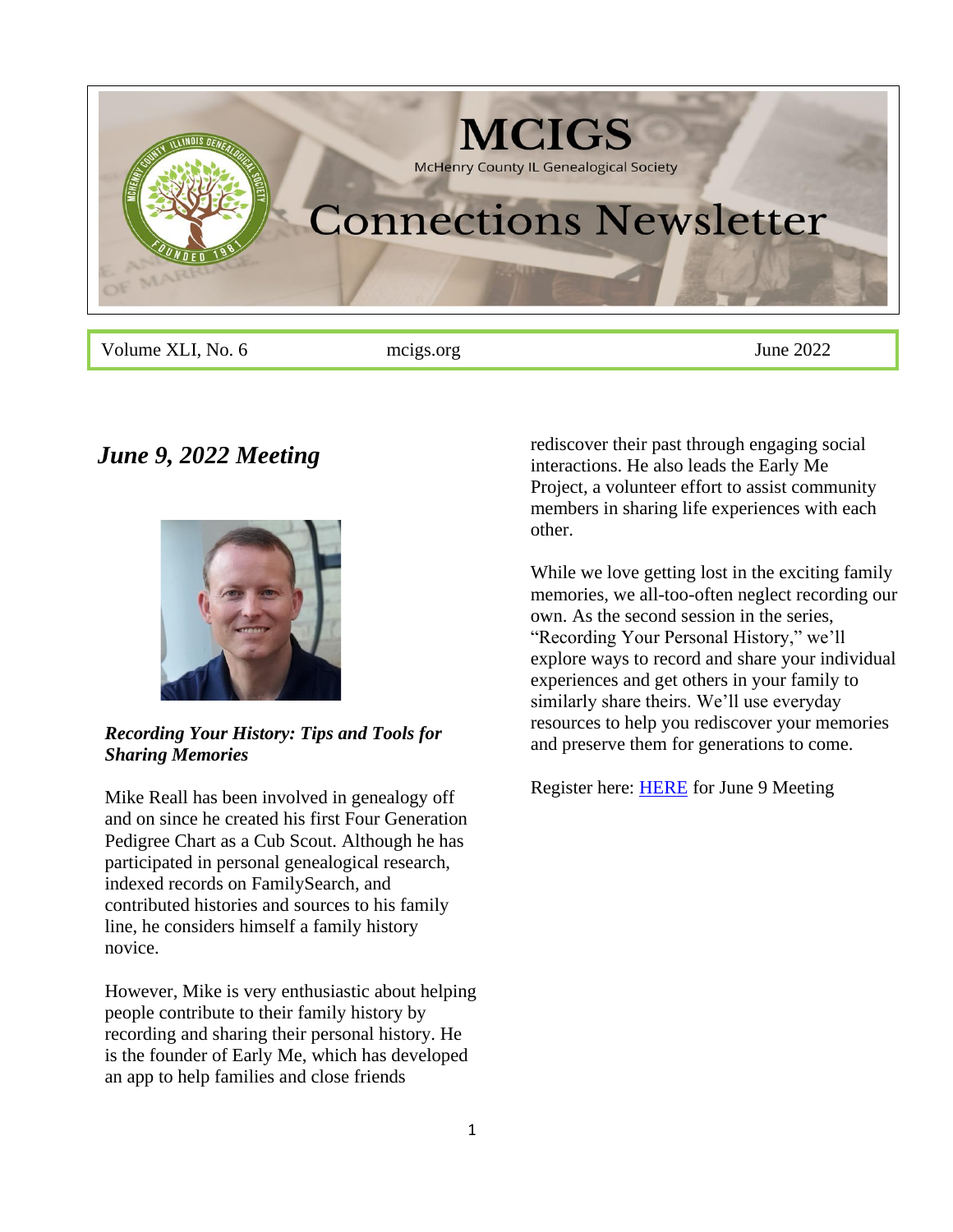# *2022 Summer Conference*



Our conference is just over a month away! This year's conference will again be free to members and \$25 for non-members. The conference will be virtual on Saturday, 9 July 2022 beginning at 9:00 AM CDT. You can register **[here](https://www.mcigs.org/conference.html)**.

This month we highlight Paula Stuart-Warren, and her presentations are:

#### **Finding Maiden Names: Let Me Count the Ways**

This session presents myriad ways to determine what was Great Grandma Margaret's maiden name. Clues and a checklist will guide you in the search.

## **Railroad Records and Railroad History: Methods for Tracking**

When this lecture is over you will know where to turn to find out more about the railroad, its records, and where to find them.

### **The Art of Successful Genealogical Research Trips**

This session details steps both online and off to help you plan a successful research trip.

## **New York State Research: The Changing Face of the Modern Era**

This lecture focuses on some of the new things in

New York research that have come about in the last several years.

# *From the President...*

Hello and welcome to whatever season we are currently experiencing here in McHenry County. It seems we go from winter, to spring, to summer in the matter of a few days, and then it all repeats! Personally, I love the days when it is warm enough to begin digging in the ground and starting on all my garden beds. If I'm being honest, it's harder for me to concentrate on digging around for my lost relatives, with all the digging around I'm doing in my yard. I have recently started to keep "to-do" lists with my genealogy research, and I think it's truly helping me when I'm trying to find my way back to wherever it was that I left off.

I'd like to take this opportunity to wish all the dads in our group a happy Father's Day on June 19<sup>th</sup>. I hope we can all find some time to celebrate the dads in our lives in some fashion. Typically, I see lots of fun posts on Facebook where people put great pictures of their Fathers with some amazing stories added to go with the pictures.

I have a few event reminders to share with you. You're going to want to take a moment to register for our MCIGS General Meeting on June 9<sup>th</sup>. Our very own Mike Reall will be presenting on "Recording Your History." This meeting will be virtual and starts at 7:00 CST. Current members should take advantage of the FREE registration for our MCIGS Summer Conference on Saturday, July 9<sup>th</sup>. There is a \$25.00 *Continued on page 3*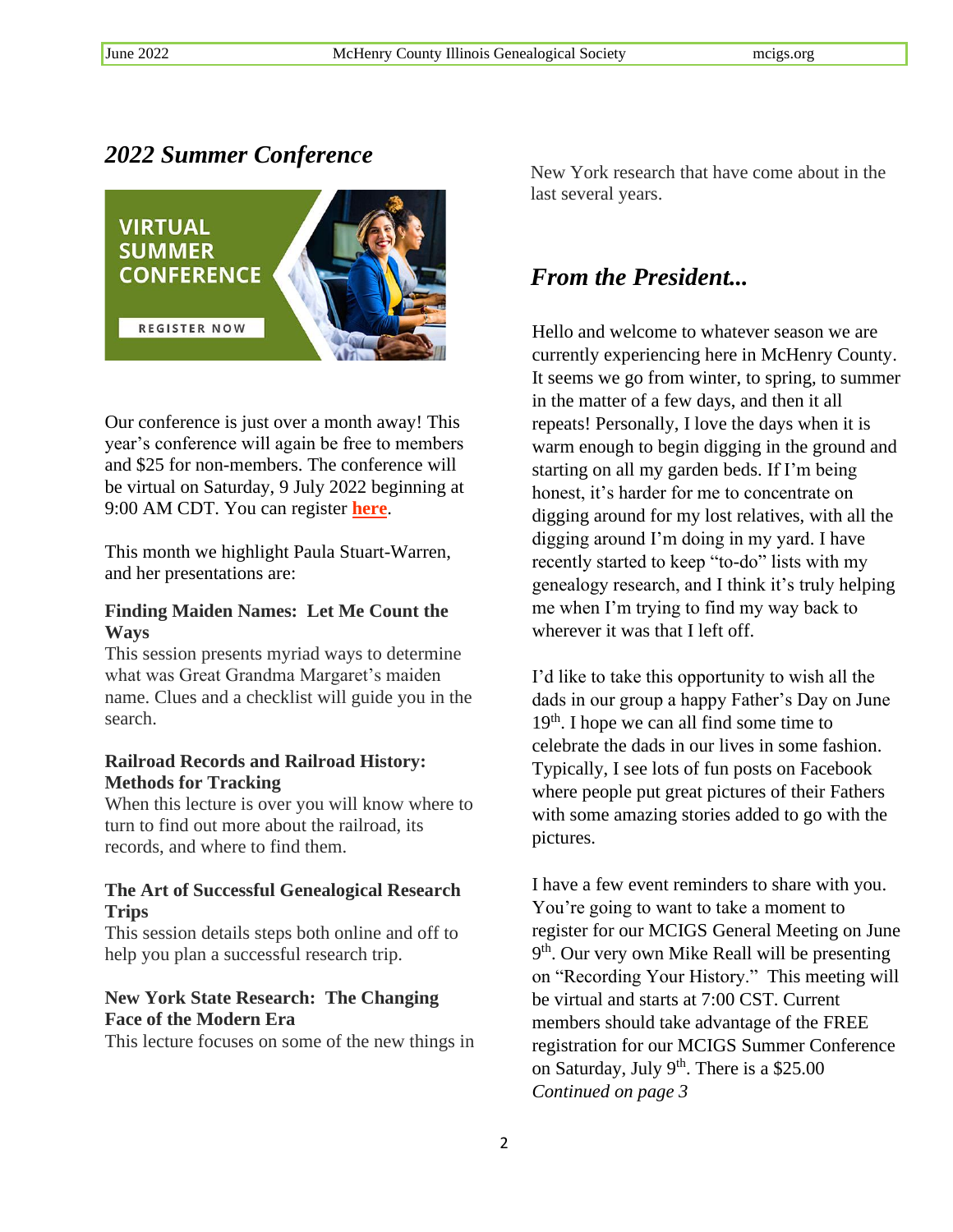registration fee for non-members. This conference is virtual and begins at 9:00 ending at 4:00. Check out our website for more information on both of these events.

For those of us who live in the McHenry County area, I'm excited to tell you that the Family History Center in Crystal Lake IL is now open. Current hours are on Tuesday from 10:00 am to 2:00 pm and Thursday evenings from 6:30 to 9 pm. The History Center is a great resource for those of us who live near enough to visit them. They have helpful staff and many databases for usage too.

I'd like to end this letter to you, buy closing with a huge thank you to all our MCIGS Board Members! Your board meets a minimum of 1 time per month, plus there is always something to be worked on outside of a meeting. The meetings are usually held at the Cary Area Library and a tremendous amount of work is completed in the 1 ½ hours that we are together. You can see the minutes of the board meetings on our website. We post the previous month minutes once they are approved at the following board meeting. We are also working on long range planning for the society and that requires additional time to get together. Personally, I am so impressed with how well everyone works together and helps to support each other through various projects. Don't hesitate to consider attending a board meeting to see first-hand what we are up to. I invite you all to read the minutes of the meetings too once they are posted.

### *Laurie Stage*

# *May Meeting Recap*

From Nancy Gaynor

May's program was the kickoff to a series of three programs on the importance of keeping our family stories and the creative ways to share them. Amy Veloz from the web site JRNL introduced attendees to the idea of writing our stories and some of the key concepts of today's journaling possibilities.

People approach journaling a variety of ways, including the "historian" who chronicles EVERYTHING that happened on a given day and the secret journaler who locks and hides away their diary. There is NO one correct way to keep our memories alive.

A sobering thought was brought forward that we are but one generation away from being forgotten. How many of us no longer have the stories of our grandparents' lives? Some of us may have benefitted from personal knowledge and acquaintance with grandparents and may have stories from them personally.

Ms. Veloz shared her reasons for journaling for her children. She lost a brother-in-law when he was rather young, then just a short time later her sister passed away. Now she keeps a journal for each of her children, filled with stories about family and things the children have been doing. Journaling is NOT just dutifully writing a page a day in a locked, dated diary. Our social media platforms can be considered a form of memory keeping. Posting photographs and memories share them with as wide an audience as you wish. Photos in your possession are now shared

*Continued on page 4*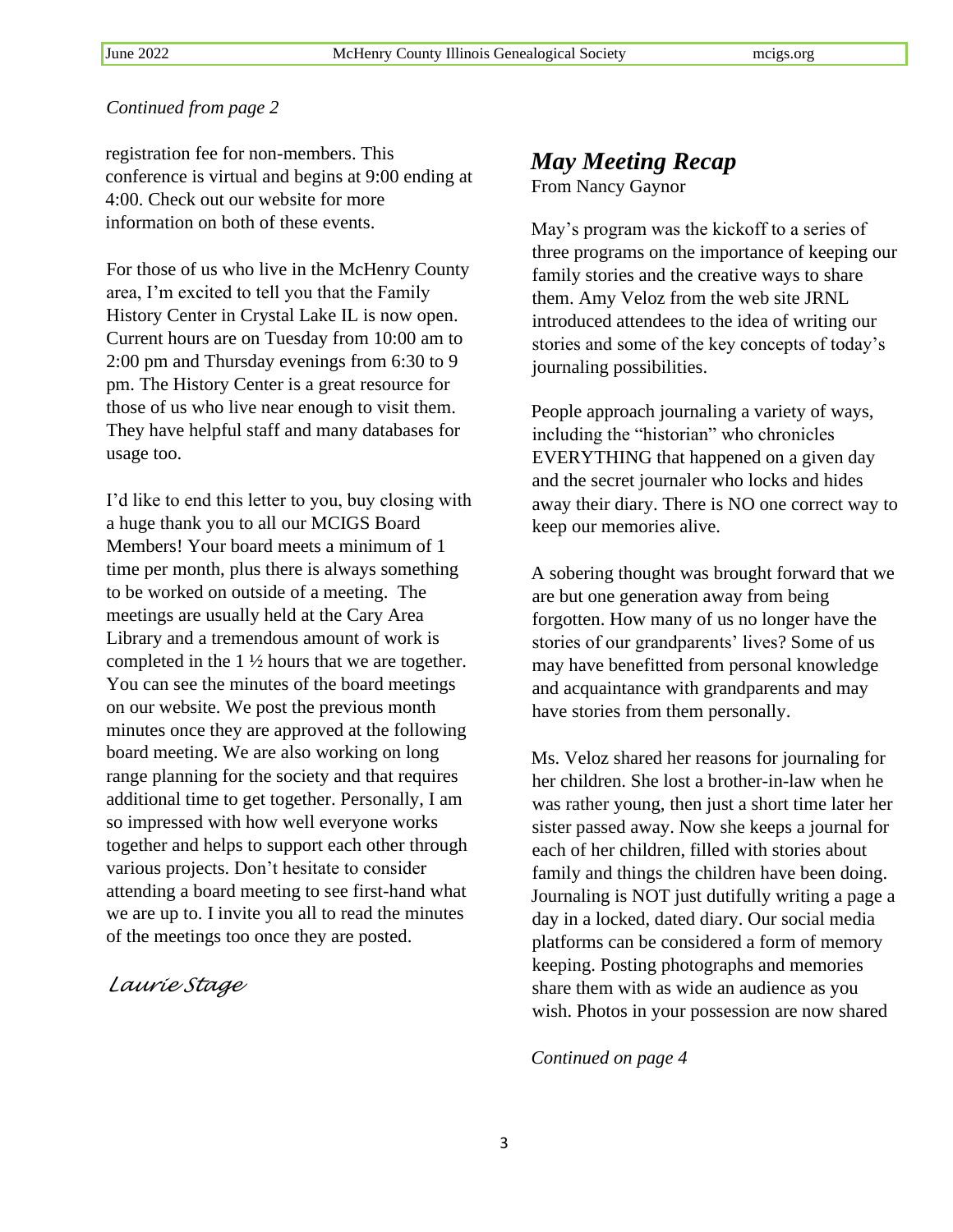with close family and friends. You can use apps on your phone to keep video journal "entries." How precious a gift is it to not only SEE a loved one, but to maintain the memory of their voice? An alternative would be to simply keep it as an audio recording your memories. And of course, you can keep a journal on your laptop/personal computer.

There are also, for the more artistic amongst us, loads of journaling tools available. You can start with a plain book and, using templates and colored pencils or pens, decorate the pages to further enhance your stories.

Inspiration for getting started can be found on the Internet. Simple searches on "gratitude journals" or "bullet journaling" or "journal jar" will help you begin the journey to writing down things you would like your family to know about their family.

We love the hobby of genealogy and the hunt of locating "lost" ancestors. How many of their stories have you found and where have you kept them? A family history is a journal pulling together all those stories, into a readable format, another way to hook our families on learning their family background.

Start writing, no one is going to grade your work. Your stories will live on.

# *Did You Know...*

The Family History Center (FHC), 480 North Walkup Rd. Crystal Lake, Illinois, is now open on **Tuesdays** from 10 AM to 2 PM and on **Thursdays** from 6:30 to 9:00 PM. Use the NE door – the one on the right of the front of the building and ring the bell. Someone will come and let you in. Happy Hunting!

# *Upcoming Events*

All events are in CDT. Some are via Zoom (Z), in person (P) and hybrid (H). Be sure to contact the event host for registration details.

**7 June,** Tuesday, 9:30 am **(**Z) **"**Where, oh Where, have my Ancestors Gone? Finding them on FamilySearch Databases" - Jean Wilcox Hibben, PhD. Gail Borden Public Library District: Main Library, 270 N Grove Ave, Elgin, IL 60120, [https://www.elginroots.com](https://www.elginroots.com/)

1**2 June,** Sunday, 1:00 pm (P)) - [Lineage](https://carylibrary.evanced.info/Signup)  [Societies: The What, the Why, and How,](https://carylibrary.evanced.info/Signup)  [followed by an open house.](https://carylibrary.evanced.info/Signup) Presenter Dr. Kimberly Nagy. Cary Public Library, 1606 Three Oaks Road, Cary, IL [https://carylibrary.evanced.info/signup/EventDet](https://carylibrary.evanced.info/signup/EventDetails?EventId=19575&backTo=Calendar&startDate=2022/06/01) [ails?EventId=19575&backTo=Calendar&startDa](https://carylibrary.evanced.info/signup/EventDetails?EventId=19575&backTo=Calendar&startDate=2022/06/01) [te=2022/06/01](https://carylibrary.evanced.info/signup/EventDetails?EventId=19575&backTo=Calendar&startDate=2022/06/01)

**14 June,** Tuesday, 7:00 p.m. (H), "40+ Sources for Finding Maiden Names – Katherine R Willson. Lake County Illinois Genealogical Society. Vernon Hills Village Hall 290 Evergreen Cr., Vernon Hills. <https://lakecountyilgenealogy.org/>

**16 June,** Thursday, 7:00 pm, (P), "Researching Canadian Records" – Maureen Brady. Gail Borden Public Library District: Main Library, 270 N Grove Ave, Elgin, IL 60120, [https://www.elginroots.com](https://www.elginroots.com/)

**18 June,** Saturday, 2 p.m. (P), Irish American Heritage Center. Meeting and discussion of all things Irish genealogy. 4626 N Knox Ave, Chicago, IL 60630 genealogy@irishahc.org

**9 July,** Saturday, 9 am – 3 p.m. – McHenry County Illinois Genealogical Society, 2022 Summer Conference. <https://www.mcigs.org/conference.html>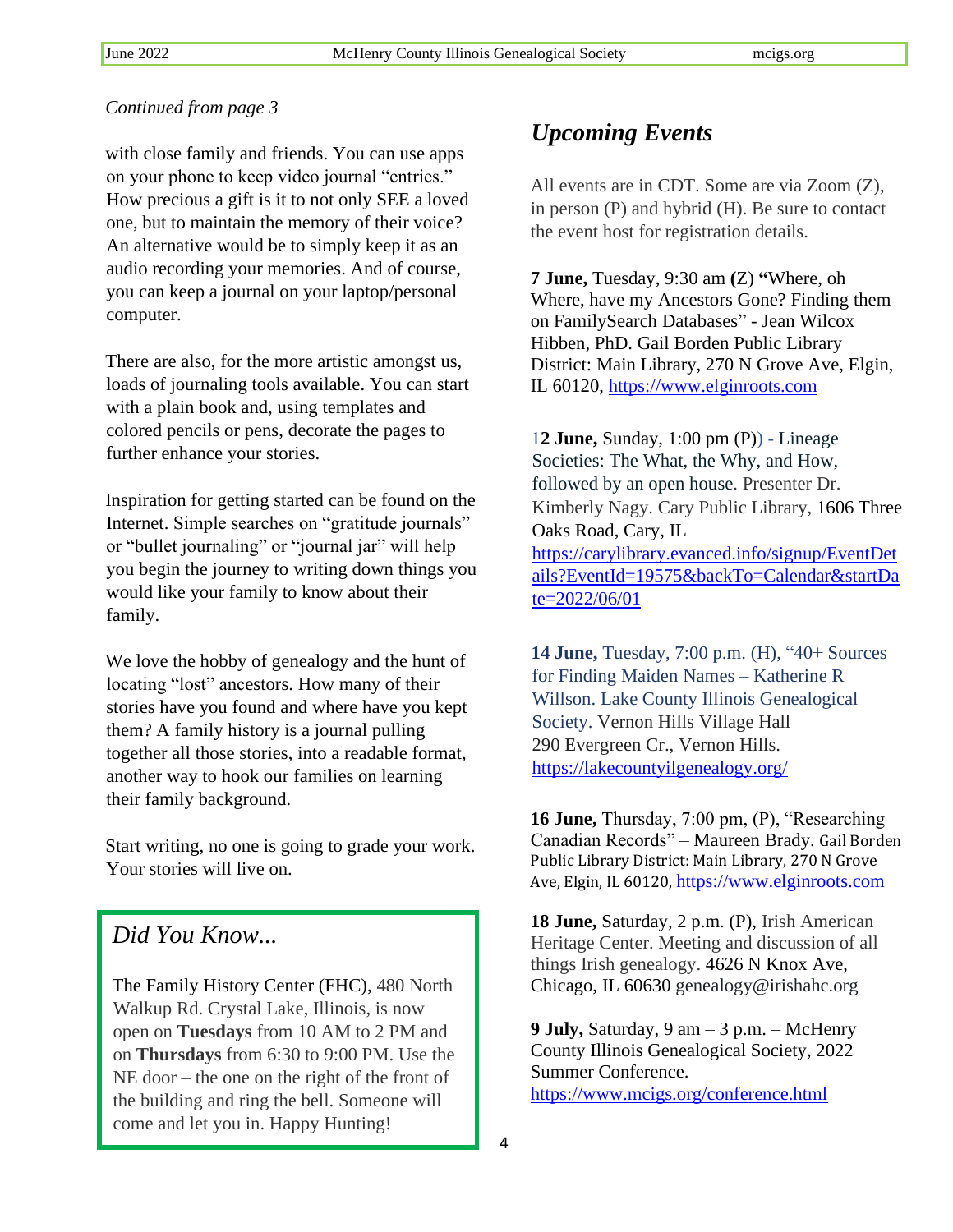McHenry County Illinois Genealogical Society Board of Directors 2022

## **OFFICERS:**

President: Laurie Stage – [president@mcigs.org](mailto:president@mcigs.org)

1 st V. P. Programs – Jan Polep – [jan.polep@mcigs.org](mailto:jan.polep@mcigs.org)

2<sup>nd</sup> V. P. Membership – Bill Wheeler – [bill.wheeler@mcigs.org](mailto:bill.wheeler@mcigs.org)

Secretary – Sue Durbin – [sue.durbin@mcigs.org](mailto:sue.durbin@mcigs.org)

Treasurer – Tami Allred – [tami.allred@mcigs.org](mailto:tami.allred@mcigs.org)

# **DIRECTORS:**

Vacant – Nancy Gaynor – Librarian [nancy.gaynor@mcigs.org](mailto:nancy.gaynor@mcigs.org)

Mike Reall – Webmaster [mike.reall@mcigs.org](mailto:mike.reall@mcigs.org)

Ann L Wells – Newsletter Editor [ann.wells@mcigs.org](mailto:ann.wells@mcigs.org) or [annwells@yahoo.com](mailto:annwells@yahoo.com)

Committee Chairs: Craig Pfannkuche – Look ups – <mcigs@mcigs.org>

# *Family History Research*

Phyllis Bauer

One of our longtime members has written a few notes on family history research and information. We can all learn from those who have been researching for a long time, and many before the advent of computer and internet.

## *Talk to the older generation, before they are*

*gone.* They may have information that you don't know or ever thought of asking about. For instance: Someone directed me to a lady whose mother lived to be 107 years old. The distant cousin I had been directed to, was the daughter of that lady. Family connections had been important in the years that lady had lived. She made notes about it on the back of an envelope that told me how the family sorted out, and her daughter had saved those old envelopes. I didn't quite understand what she wrote, until I talked to an elderly member of the family who was still living, and she was too embarrassed to say it out loud, but she indicated how it all played out. One of the relatives was born out of wedlock and that was why it wasn't quite adding up for me, as to who was who.

Those notes on the back of the envelope also gave me the maiden name of an ancestor which led to more research in the *Early Records of Illinois*, which led to more connections. The *Early Records of Illinois* are probably a littleknown source, but back in the 1980's when I started my quest, they became an important part of my research, because several of my ancestors were here in Illinois before statehood. When I used those records, they were notes on index

*Continued on page 6*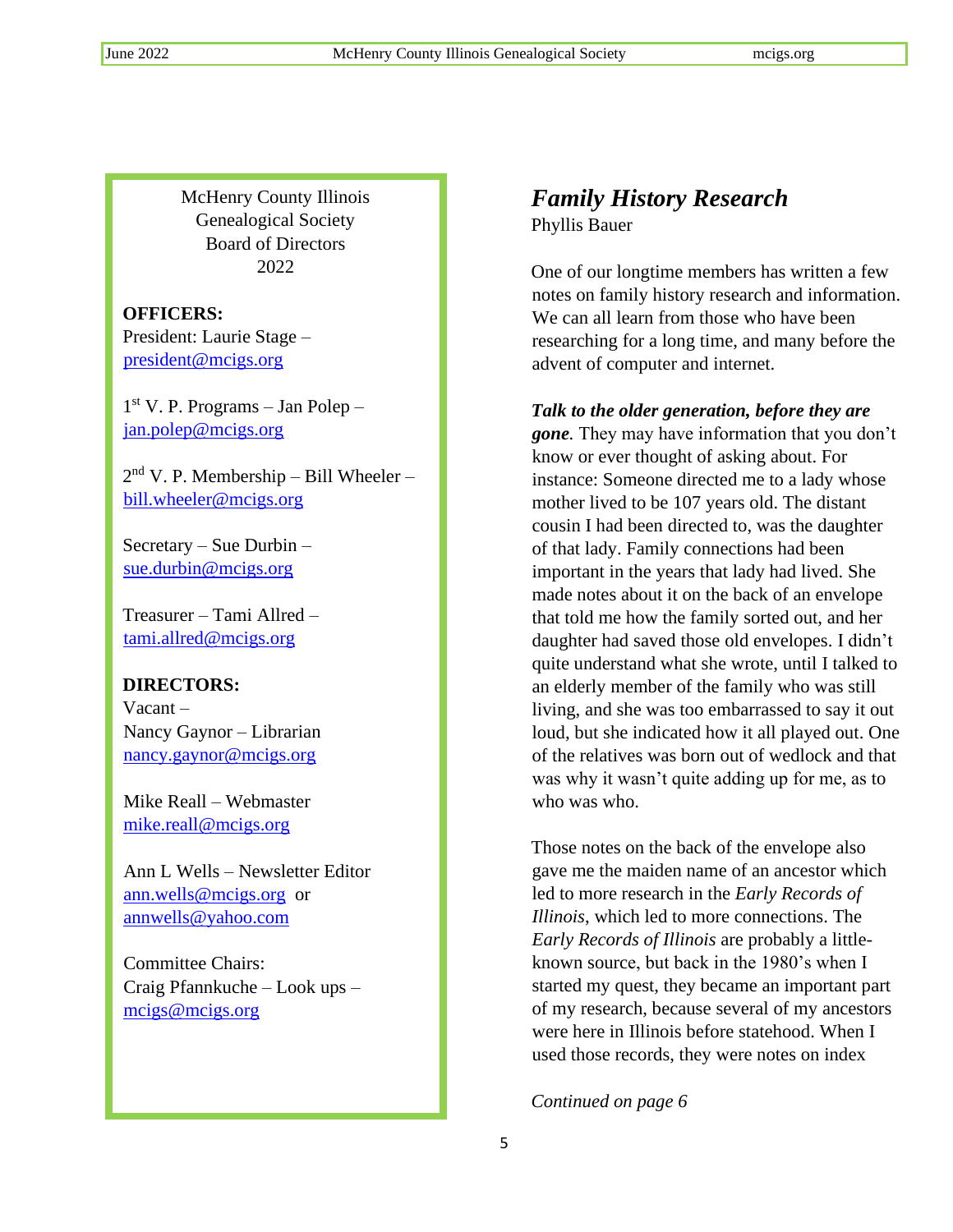cards and were available on a wall of drawers at the Illinois State Archives. They apparently have been digitalized and are now available through the Secretary of State collection of records known as the Perrin Collection. In that collection, I found one of my ancestors was here as early as 1817 when he and his brother were "WANTED" for borrowing money and not paying it back. I suspect they arrived in Illinois Territory "without a nickel to their name," borrowed the money from a better set man, but never found work to cover what they owed. Of course, they wouldn't have done that purposely – after all, my family was and is, totally honest. The two brothers and their father left St. Clair County and escaped across the Mississippi River. After the "heat was off" they came back to Illinois again, but entered the state a bit farther north, in Greene County.

Through the notes on the back of that envelope, I found an ancestral name that I did not have. He too was an early settler, and it appeared his daughter married a man name Isaac Hill. There was no marriage record found for Isaac Hill and the man's daughter, which would have been in the early 1820's. It also appeared to be more than one man by the name of Isaac Hill in the early records, or maybe he just "got-around." I had no way of confirming this conclusion, as I could not find a will record for the man I had identified as the father of my third great-grandmother. Isaac Hill would have been his son-in-law and should appear in that record.

In the early years of searching for answers to my ancestry, I had met a well-known genealogist from Salt Lake City (sorry—don't recall her name) at the Illinois State Genealogical Society Fall Conference held in Springfield. She was to be the main speaker at that Conference. This

professional genealogist advised a plan of "*searching every record in the jurisdiction in which your ancestor lived."* That seemed like an overwhelming task, but one of the FamilySearch reels of film I ordered to look at was the "School Records" for the small county my Greatgrandfather had lived in, as he had been a schoolteacher. I found nothing on that reel that referred to my great-grandfather, but "low and behold" from his wife's family line, I found the name of my third great-grandmother's father. There were will and probate records for that county on the roll of film, *after* the School Records. Apparently, they had been added to the roll of film because the school records had not filled the roll. Unfortunately, the early will and probate records were not part of the FamilySearch early index, because no one knew they were there, so I had no clue that was where I would find them. Yes, my Isaac Hill was a beneficiary, as he was the husband of the daughter of the deceased. It was a "Serendipity Moment."

The Computer Age has shone a bright light on family history research, but if not enlightened about all the possibilities, i.e., just searching, and finding what someone else had concluded or found, then a researcher can be "short-changed" in not finding something that is "hidden in plainsight."

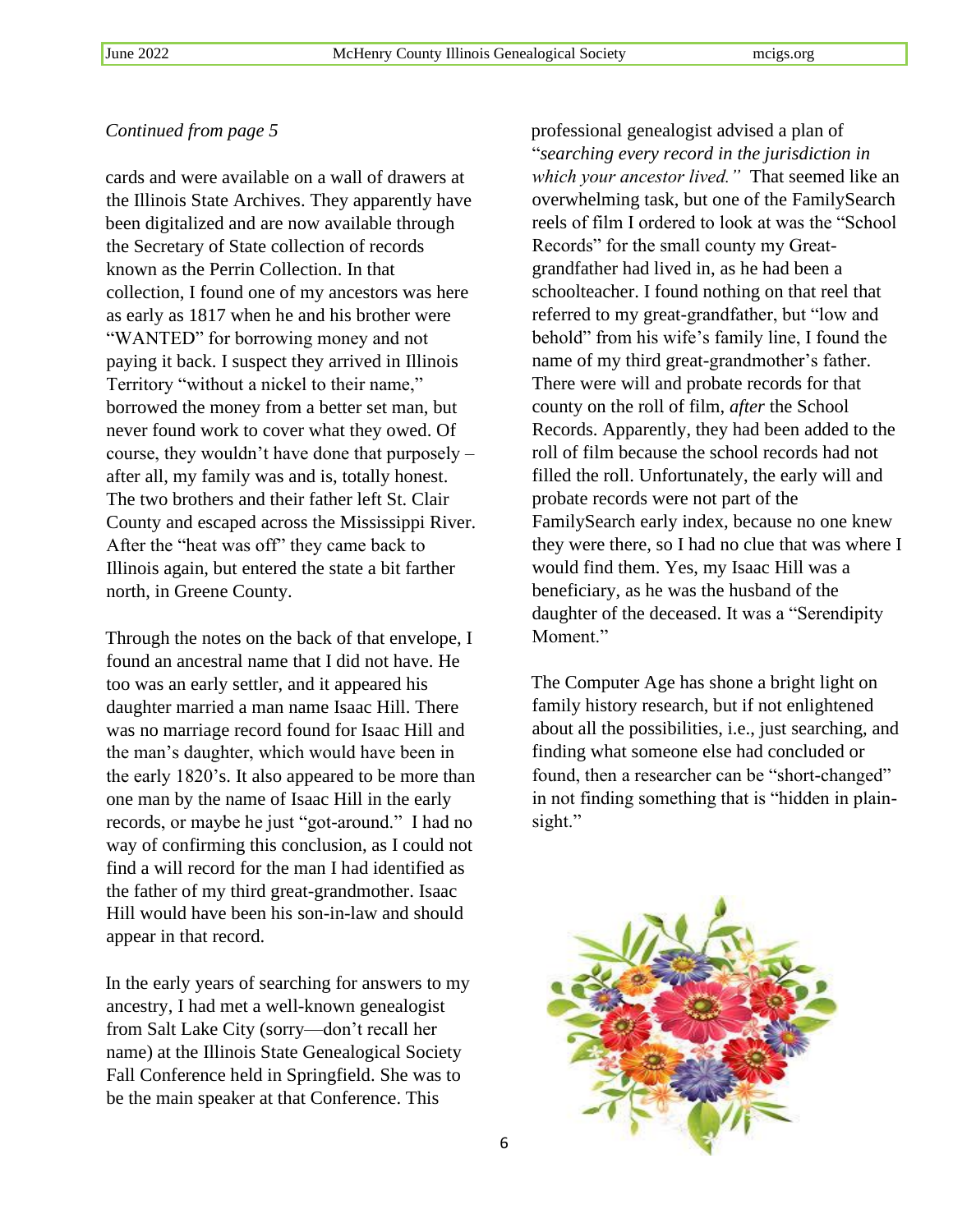# *Monthly Question...*

In May the questions were:

- *1. What is the most interesting given name amongst your ancestors?* The answers we received: Delos, Butts, Thankful, Godsgrace, Uzziel, Tamazine, Iceyfeene and Fauntella
- *2. What bit of advice would you give to new researchers?*
	- a. Write down your sources when discovering new information.
	- b. Have a lot of patience and persistence.
	- c. Document the information collected and back up.
	- d. Learn how to do citations and use some sort of research log/journal.
	- e. Talk with people face to face. Go to a library or historical museum and find the reference librarian, historian, or onsite genealogy person and ask questions. These people are generally knowledgeable, helpful, and most of all, enthusiastic about the subject. They have insights to resources or paths of investigation you may never have heard about.
	- f. Internet resources are vast. Digital communication allows valuable contacts you could not otherwise make. But face to face conversation can provide a surprisingly rich exchange that can't be replicated electronically.
	- g. When you run out of answers and ideas on one branch of your family, jump to another branch. The change will do you and your brain good!

Editor's Note: Great ideas! Thanks for sharing.

The questions for this month:

How old were you when you started researching your family?

What is the database that you use the most?

Answer here:

<https://bit.ly/MCIGSQuery6>

# *MCIGS Research Help*

There are several indexes on our website which lead to a publication, obituary, or other bit of information that you can obtain by requesting them. For a small fee we will look up your request and mail/email it to you.

**The Early Settler** project has a list of ancestor names. You can request a copy of the application. <https://www.mcigs.org/early-settlers.html>

**Every Name Index 1981-1999**. This alphabetical list represents the names of all individuals recorded on ahnentafel and pedigree charts submitted to MCIGS from 1981 through May 1999. [https://www.mcigs.org/ancestor](https://www.mcigs.org/ancestor-charts.html)[charts.html](https://www.mcigs.org/ancestor-charts.html)

## **Crystal Lake Herald Marriages 1880-1979**

These indexes represent a list of couples whose notice of marriage license issued, marriage performed, wedding conducted, or news items for anniversaries celebrated, appeared in the newspaper.

<https://www.mcigs.org/marriages.html>

*Continued on page 8*